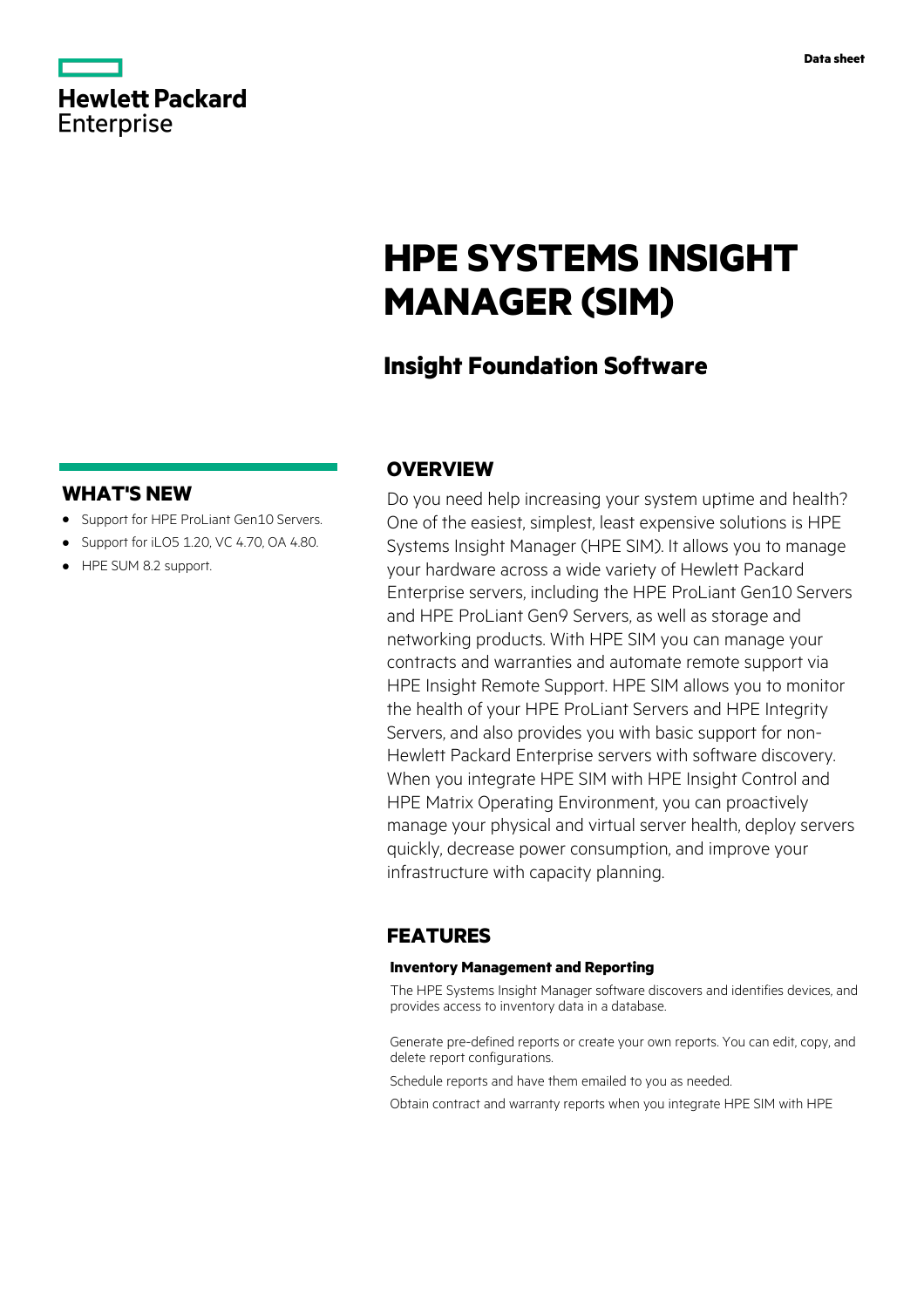Insight Remote Support.

#### **Health Management**

The HPE Systems Insight Manager provides proactive notification of actual or impending component failures.

Allows IT to configure policies to execute scripts, forward events, and notify appropriate users of failures.

Enables Agentless Health Management for the HPE ProLiant Gen10 Servers and HPE ProLiant Gen9 Servers.

#### **Firmware and System Software Updates Management**

Integrate HPE Systems Insight Manager (HPE SIM) with HPE Smart Update Manager for agentless firmware update distribution.

Configure, track and manage baselines without the need of an agent installed on the managed system.

#### **Advanced Management with Plug-ins**

Perform comprehensive management for HPE ProLiant and BladeSystem Servers when you use HPE Insight Control with HPE Systems Insight Manager. For detailed information on HPE Insight Control, go to www.hpe.com/info/insightcontrol.

Analyze and optimize your adaptive infrastructure to accelerate complex IT projects and simplify daily operations when you use HPE Matrix Operating Environment with HPE SIM. For detailed information on Matrix Operating Environment go to www.hpe.com/info/matrixoe.